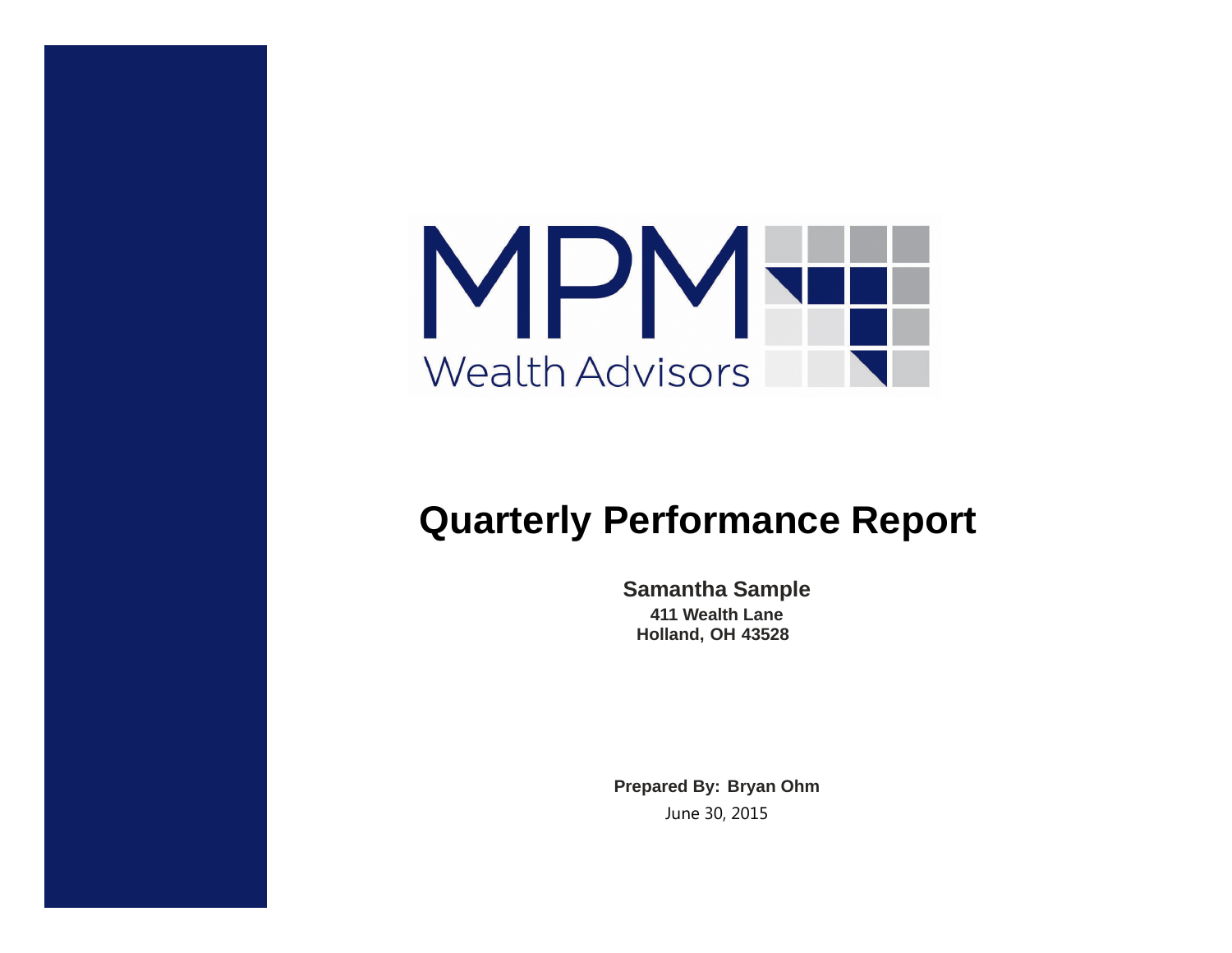# PORTFOLIO OVERVIEW

#### **COMPONENTS OF CHANGE**

|                             | <b>Current Quarter</b> | <b>Year to Date</b> | <b>Since Inception</b> |
|-----------------------------|------------------------|---------------------|------------------------|
| <b>BEGINNING VALUE</b>      | 850.170.41             | 829,572.39          | 211,723.24             |
| Contributions               | 0.00                   | 0.00                | 3.447.12               |
| Withdrawals                 | 0.00                   | 0.00                | 0.00                   |
| <b>Capital Appreciation</b> | (4,581.01)             | 13.952.18           | 464.285.94             |
| Income and Expenses         | 4.331.34               | 6.396.17            | 170.464.44             |
| <b>ENDING VALUE</b>         | 849.920.74             | 849.920.74          | 849.920.74             |
| <b>INVESTMENT GAIN</b>      | (249.67)               | 20.348.35           | 634.750.38             |

### **PORTFOLIO RETURNS**

|                       | <b>Current Quarter</b> | <b>Year to Date</b> | <b>Since Inception</b> |  |
|-----------------------|------------------------|---------------------|------------------------|--|
| <b>Your Portfolio</b> | $0.0\%$                | 2.5%                | 9.2%                   |  |

All returns are IRR, net of fees. Returns for greater than 1 year are annualized.

## **ASSET ALLOCATION**

| Category                         | Value        |
|----------------------------------|--------------|
| CASH AND EQUIV. DFA              | \$36.88      |
| <b>EMERGING MARKET FUNDS DFA</b> | \$28,079.61  |
| <b>REAL ESTATE FUNDS DFA</b>     | \$123,284.69 |
| NON US STOCK FUNDS DFA           | \$214.574.97 |
| <b>US STOCK FUNDS DFA</b>        | \$483.944.59 |



#### **PORTFOLIO VALUE vs CUMULATIVE NET INVESTMENT**

This data is gathered from what is believed to be reliable sources, but we cannot guarantee its accuracy. Please use your brokerage statements as an accurate reflection of your portfolio.